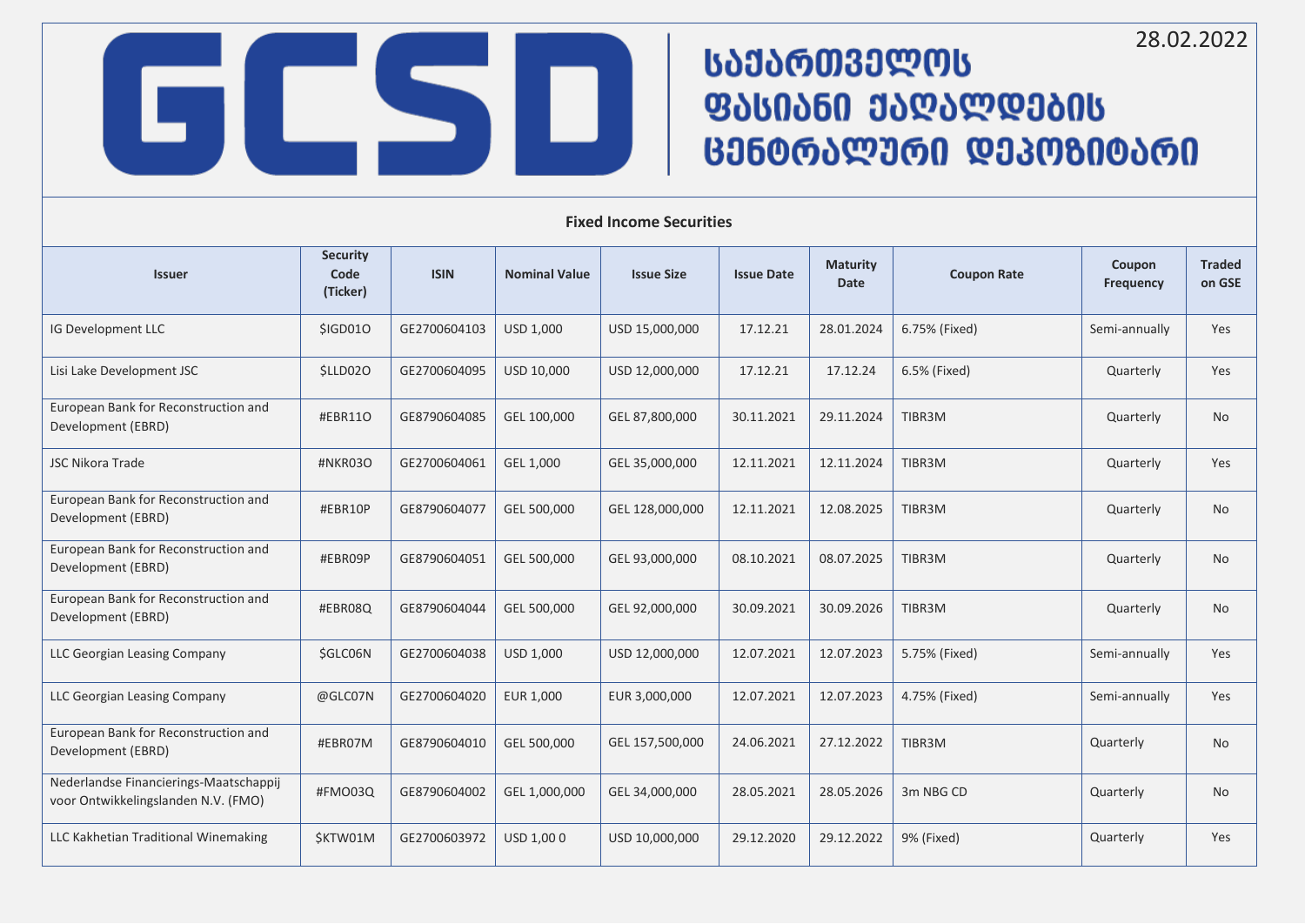| International Finance Corporation (IFC)                                       | #IFC04P  | GE8790603913 | GEL 100,000   | GEL 100,000,000 | 14.04.2020 | 14.04.2025   | 9.491% (Fixed)                                            | Semi-annually | Yes |
|-------------------------------------------------------------------------------|----------|--------------|---------------|-----------------|------------|--------------|-----------------------------------------------------------|---------------|-----|
| <b>JSC TBC Leasing</b>                                                        | #TBL05N  | GE2700603907 | GEL 1,000     | GEL 70,000,000  | 20.03.2020 | 20.03.2023   | TIBR3M + 3.25%                                            | Quarterly     | Yes |
| International Finance Corporation (IFC)                                       | #IFC03O  | GE8790603897 | GEL 100,000   | GEL 100,000,000 | 27,12,2019 | 27, 12, 2024 | 9.406% (Fixed)                                            | Semi-annually | Yes |
| <b>JSC EVEX Hospitals</b>                                                     | #MCE03O  | GE2700603881 | GEL 100,000   | GEL 50,000,000  | 6.11.2019  | 6.11.2024    | NBG Refinancing Rate + 3.1%                               | Quarterly     | Yes |
| <b>JSC Georgia Real Estate</b>                                                | \$M205M  | GE2700603865 | USD 1,000     | USD 35,000,000  | 7.10.2019  | 7.10.2022    | 7.5% (Fixed)                                              | Semi-annually | Yes |
| <b>JSC Nikora</b>                                                             | #NKR02M  | GE2700603873 | GEL 1,000     | GEL 28,000,000  | 18.10.2019 | 18.10.2022   | $TIBR3M + 4%$                                             | Quarterly     | Yes |
| Black Sea Trade and Development Bank<br>(BSTDB)                               | #BSB07M  | GE8790603855 | GEL 500,000   | GEL 5,000,000   | 17.09.2019 | 18.06.2022   | 3m NBG $CD + 1\%$                                         | Quarterly     | No  |
| European Bank for Reconstruction and<br>Development (EBRD)                    | #EBR04M  | GE8790603830 | GEL 1,000     | GEL 27,919,000  | 12.07.2019 | 12.07.2024   | TIBR3M                                                    | Quarterly     | No  |
| Asian Development Bank (ADB)                                                  | #ADB04O  | GE8790603822 | GEL 500,000   | GEL 30,000,000  | 15.07.2019 | 15.07.2024   | 3m NBG CD + 0.2%                                          | Quarterly     | Yes |
| Asian Development Bank (ADB)                                                  | #ADB03M  | GE8790603814 | GEL 500,000   | GEL 30,000,000  | 15.07.2019 | 15.07.2022   | 3m NBG $CD + 0.2%$                                        | Quarterly     | Yes |
| <b>JSC TBC Bank</b>                                                           | \$TBC02  | XS1843433126 | N/A           | USD 125,000,000 | 03.07.2019 | N/A          | 10.775% fixed for 5y, 8.995%<br>+ 5y SWAP rate thereafter | Semi-annually | Yes |
| <b>JSC TBC Bank</b>                                                           | \$TBC01O | XS1843434363 | N/A           | USD 300,000,000 | 19.06.2019 | 19.06.2024   | 5.75% (Fixed)                                             | Semi-annually | Yes |
| Black Sea Trade and Development Bank<br>(BSTDB)                               | #BSB06M  | GE8790603806 | GEL 500,000   | GEL 10,000,000  | 18.06.2019 | 18.06.2022   | 3m NBG $CD + 1\%$                                         | Quarterly     | No  |
| <b>LLC Tegeta Motors</b>                                                      | #TGM01M  | GE2700603790 | GEL 1,000     | GEL 30,000,000  | 30.04.2019 | 30.04.2022   | NBG Refinancing Rate +<br>4.25%                           | Semi-annually | Yes |
| European Bank for Reconstruction and<br>Development (EBRD)                    | #EBR05N  | GE8790603772 | GEL 1,000     | GEL 90,000, 000 | 25.03.2019 | 25.03.2023   | $TIBR3m + 0.2%$                                           | Quarterly     | No  |
| Nederlandse Financierings-Maatschappij<br>voor Ontwikkelingslanden N.V. (FMO) | #FMO030  | GE8790603780 | GEL 1,000,000 | GEL 26,000,000  | 22.03.2019 | 11.03.2024   | 3m NBG CD                                                 | Quarterly     | No  |
| JSC Georgian Beer Company                                                     | #GBC01N  | GE2700603725 | GEL 5,000     | GEL 25,000,000  | 21.12.2018 | 21.12.2023   | NBG Refinancing Rate + 4%                                 | Quarterly     | Yes |
| Nederlandse Financierings-Maatschappij<br>voor Ontwikkelingslanden N.V. (FMO) | #FMO02N  | GE8790603707 | GEL 100,000   | GEL 103,000,000 | 22.11.2018 | 20.11.2023   | 3m NBG CD                                                 | Quarterly     | Yes |
| Nederlandse Financierings-Maatschappij<br>voor Ontwikkelingslanden N.V. (FMO) | #FMO01N  | GE8790603665 | GEL 1,000,000 | GEL 160,000,000 | 31.07.2018 | 20.07.2023   | 3m NBG CD                                                 | Quarterly     | Yes |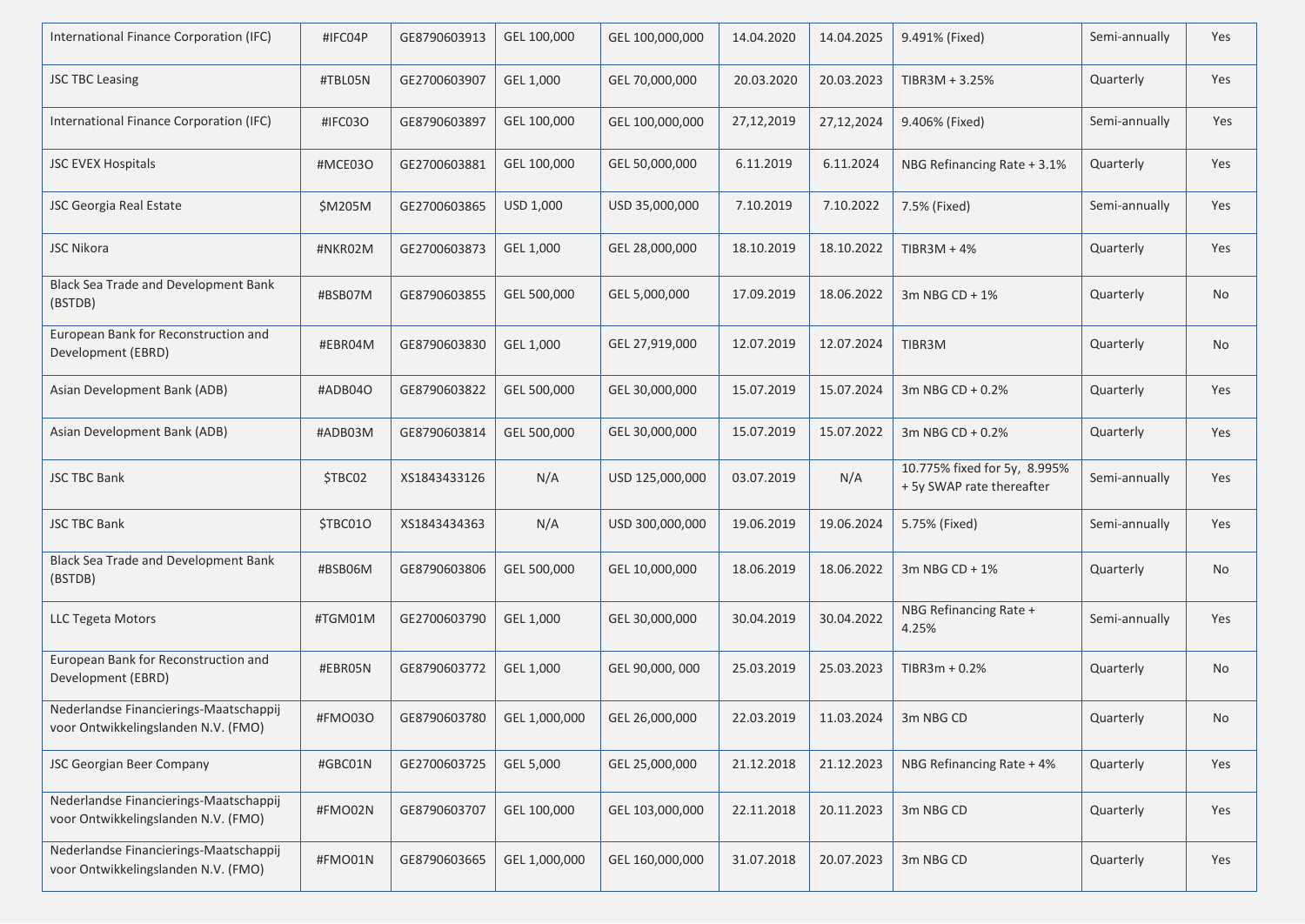| Black Sea Trade and Development Bank<br>(BSTDB)            | #BSB05N | GE8790603624 | GEL 500,000   | GEL 50,000,000  | 27.06.2018 | 27.06.2023 | 3m NBG CD                       | Quarterly     | Yes       |
|------------------------------------------------------------|---------|--------------|---------------|-----------------|------------|------------|---------------------------------|---------------|-----------|
| European Bank for Reconstruction and<br>Development (EBRD) | #EBR04M | GE8790603582 | GEL 1,000,000 | GEL 135,000,000 | 21.12.2017 | 21.12.2022 | 3m NBG CD                       | Quarterly     | <b>No</b> |
| <b>JSC EVEX Hospitals</b>                                  | #MCE02M | GE2790603502 | GEL 100,000   | GEL 90,000,000  | 17.07.2017 | 14.07.2022 | NBG Refinancing Rate +<br>3.50% | Semi-annually | <b>No</b> |

| <b>Equity Securities</b>                        |                                  |              |                      |                        |                      |  |  |  |  |
|-------------------------------------------------|----------------------------------|--------------|----------------------|------------------------|----------------------|--|--|--|--|
| <b>Issuer</b>                                   | <b>Security Code</b><br>(Ticker) | <b>ISIN</b>  | <b>Nominal Value</b> | <b>Class of Shares</b> | <b>Traded on GSE</b> |  |  |  |  |
| JSC Metro Euphoria Hotel Batumi                 | <b>MEHBB</b>                     | GE1100003932 | GEL 1.00             | Ordinary (B)           | Yes                  |  |  |  |  |
| <b>JSC Amaltea</b>                              | <b>AMA</b>                       | GE1100000136 | <b>USD 1.00</b>      | Ordinary               | <b>No</b>            |  |  |  |  |
| JSC Bagrationi 1882                             | <b>BAGR</b>                      | GE1100000045 | GEL 1.00             | Ordinary               | <b>No</b>            |  |  |  |  |
| JSC Borjomminwater                              | <b>BMIN</b>                      | GE1100002736 | <b>USD 1.00</b>      | Ordinary               | <b>No</b>            |  |  |  |  |
| JSC United Telecommunication Company of georgia | <b>UTC</b>                       | GE1100003098 | GEL 1.00             | Ordinary               | <b>No</b>            |  |  |  |  |
| JSC Green Insurance Georgia                     | <b>GIGB</b>                      | GE1100003965 | GEL 1.00             | Ordinary (B)           | Yes                  |  |  |  |  |
| <b>JSC Ekrani-Lilo</b>                          | <b>EKRL</b>                      | GE1100001019 | GEL 1.00             | Ordinary               | <b>No</b>            |  |  |  |  |
| <b>JSC VTB Bank (Georgia)</b>                   | <b>UGB</b>                       | GE1100000029 | GEL 1.00             | Ordinary               | Yes                  |  |  |  |  |
| <b>JSC Tbilisi Paper Factory</b>                | <b>TQF</b>                       | GE1100000151 | <b>USD 1.46</b>      | Ordinary               | <b>No</b>            |  |  |  |  |
| <b>JSC Telasi</b>                               | <b>AEST</b>                      | GE1100000474 | GEL 1.00             | Ordinary               | Yes                  |  |  |  |  |
| PLC Teliani Valley                              | <b>WINE</b>                      | GE1100003130 | GEL 0.01             | Ordinary               | <b>No</b>            |  |  |  |  |
| JSC Isani-Kartu                                 | <b>ISKA</b>                      | GE1100000219 | <b>USD 1.00</b>      | Ordinary               | Yes                  |  |  |  |  |
| JSC Factory Maghlivmsheni                       | <b>MAGM</b>                      | GE1100001753 | GEL 1.00             | Ordinary               | <b>No</b>            |  |  |  |  |
| JSC Caucasus Energy & Infrastructure            | <b>NRGY</b>                      | GE1100003155 | GEL 0.25             | Ordinary               | <b>No</b>            |  |  |  |  |